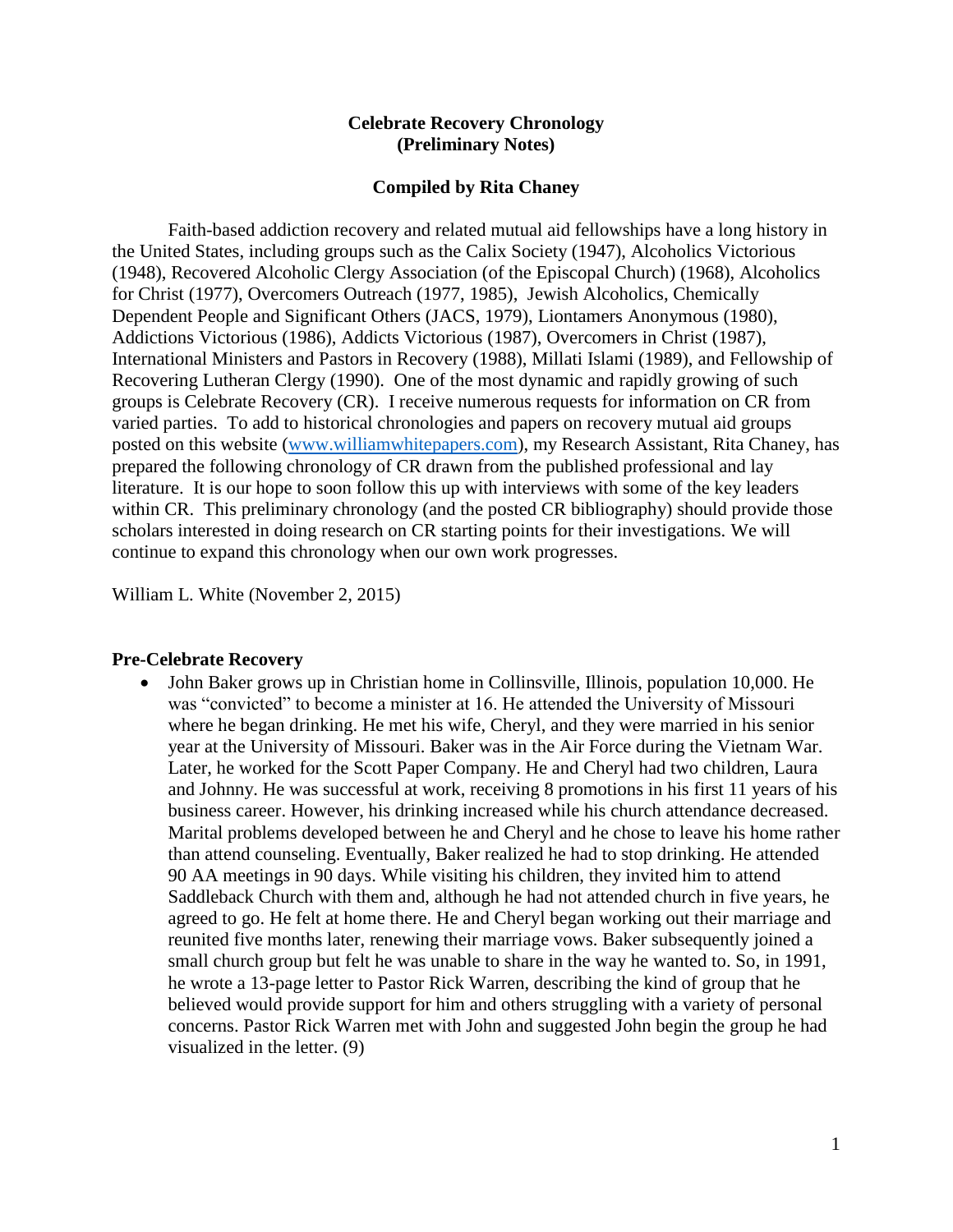• Pastor John imagines a group to help those with substance use difficulties. He writes Pastor Rick a "13-page single-spaced" letter describing what the group would look like. Pastor Rick reportedly tells Pastor John to "Go do it," and the group was begun. (1)

# **1991**

- Pastor John begins the Celebrate Recovery Group at Saddleback Church in Lake Forest, California. At the time, the church was meeting in a high school gymnasium. Forty-five people attended the first group meeting. (1)
- Forty-three people attend the first Celebrate Recovery meeting. (11)
- Celebrate Recovery begins with 4 open-share groups—Men's and Women's Chemical Dependency and Men's and Women's Co-Dependency. (1)

## **1999**

- Tony and Val from Derby, England, begin running CR in England. (8)
- The New Mexico prison system begins to "test" Celebrate Recovery in their prisons. (10)
- The CR ministry at Saddleback Church is reported to have "helped 3,300 people in its eight-year existence." (11)
- The original CR program at Saddleback is duplicated in more than 500 churches across the nation. (11)
- "Alcoholics and drug addicts make up only 30% of Celebrate Recovery's membership." (11)
- CR program at Saddleback Church attracts 70% of its members from outside the church. (11)
- Eighty-five percent of those participating in the CR program stay with the church.  $(11)$

#### **2004**

- In August 2004, California announces Celebrate Recovery is California's state-approved substance use program for its prisons. (1)
- The Sierra Conservation Center, a prison 330 miles northwest of Saddleback Church, begins a Celebrate Recovery group. (2)
- In July 2004, the Sierra Conservation Center, a prison 330 miles northwest of Saddleback Church opens a separate building for the Celebrate Recovery program that includes a 200-bed therapeutic community similar to the prison's secular recovery building. (2)
- Only 13 of 167 people who attended Celebrate Recovery while in a New Mexico prison and returned to prison after their release. This is a recidivism rate of 7.8 percent. Normally, New Mexico's recidivism rate is 78 percent, according to John Baker. (10)
- Since its beginnings, 7,500 people have attended the Celebrate Recovery program at Saddleback in Lake Valley, CA. More than 150,000 people have participated in the program. Also, more than 2,500 churches have CR programs. (10)
- When CR program began at Saddleback, over 70 percent of attendees were Saddleback Church members. Currently, over 70 percent of attendees are drawn from the local community. (10)
- Celebrate Recovery's curriculum is made available in Spanish. (10)
- The 2004 Celebrate Recovery Summit is held at Saddleback on August 18-20. Rick Warren, John Baker, John Townsend, Henry Cloud, and Steve Arterburn attend. (10)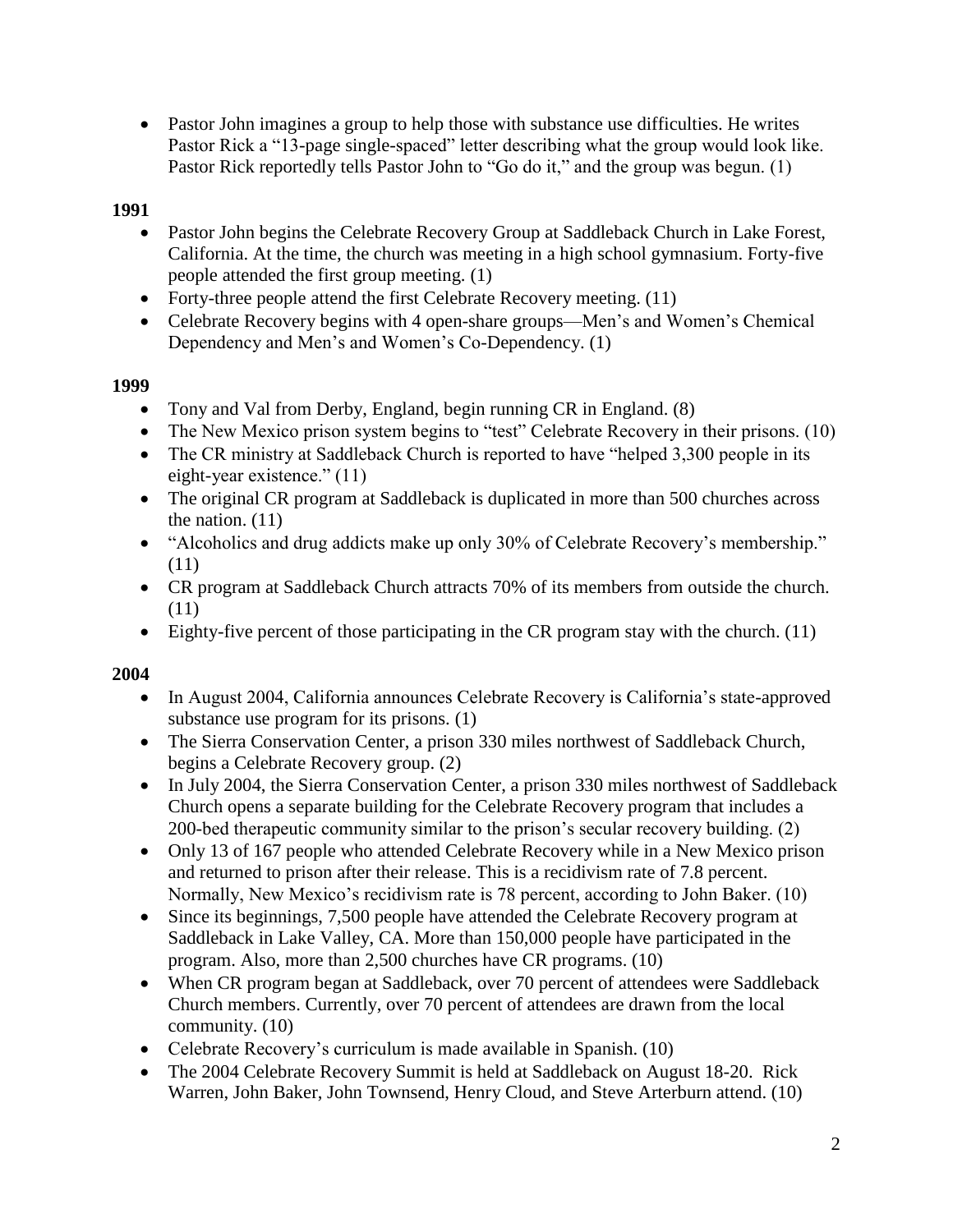## **2006**

• In June 2006, Detention Sgt. Bill Cope from Tennessee reports that recovery initiatives to be added to Tennessee prisons include Celebrate Recovery Inside and AA. (3)

### **2007**

- Joliet, Illinois' Praise Assembly Church begins Celebrate Recovery session on May 3, 2007. (6)
- More than a half-million people have had involvement with the CR program in more than 5,000 churches worldwide. (6)

#### **2008**

"Tony" began serving as UK Regional Director for Celebrate Recovery. (8)

#### **2009**

 CR sessions begin in Kitcheners' prison for women in Canada during the week of February 5, 2009. (7)

#### **2011**

- Celebrate Recovery is reported to have been "pioneered by California megachurch pastor Rick Warren" and to use "Christ-centered Eight Principles instead of AA's more spiritually generic Twelve Steps." (5)
- Kelley Hendrix, leader of the 4-year-old weekly Celebrate Recovery service and meeting at Highpoint Church in East Memphis, Tennessee, affirms that the Higher Power in Celebrate Recovery is Jesus Christ. (5)
- The Commercial Appeal newspaper in Memphis, Tennessee reports on October 22, 2011 that "more than a dozen Memphis-area churches" have Celebrate Recovery programs. (5)

#### **2012**

• Over 22,000 Celebrate Recovery ministries exist around the world. (1)

# **Current (N.D.)**

- Over 8,500 people have attended the Celebrate Recovery Program at Saddleback Ranch. (1)
- New Mexico has a Celebrate Recovery pod in every single prison in the state. (1)
- Celebrate Recovery has grown to over 14 open-share groups. (1)
- Celebrate Recovery is in over 20,000 churches worldwide. (4)

#### **Unknown Date**

• New Mexico was the first state to bring Celebrate Recovery into their prison system. (1)

# **Celebrate Recovery Non-Professional Chronology Bibliography**

1.History of Celebrate Recovery. (n.d.). Celebrate Recovery website. Retrieved on June 29, 2015 from Celebraterecoverygabc.com/History-of-Celebrate-Recovery.html .